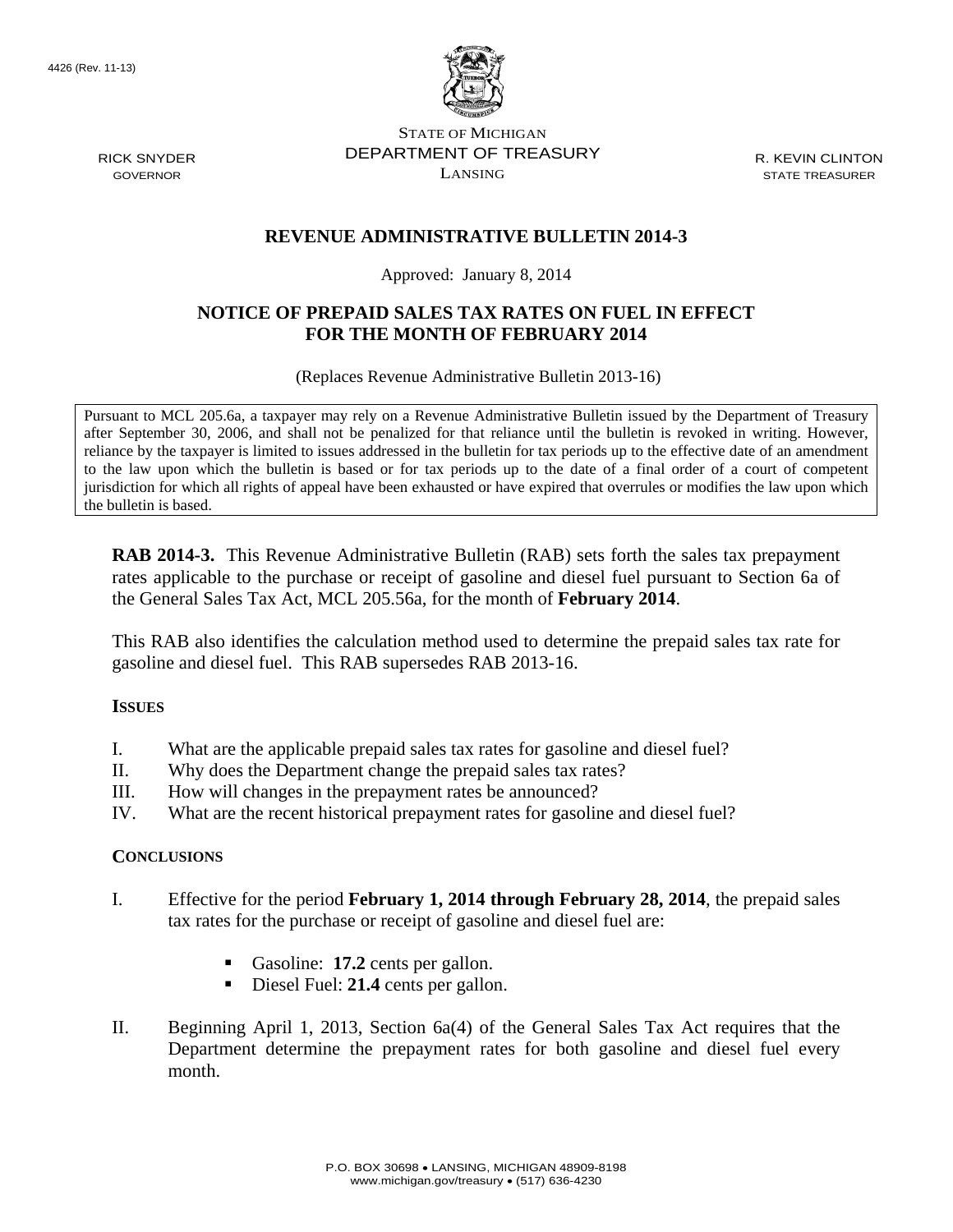- III. The Department will publish an RAB setting forth prepayment rates for both gasoline and diesel fuel no later than the tenth day of the month immediately preceding the month in which the rates are effective. **The RAB will be published in the Reference Library (Revenue Administrative Bulletins) section of the Michigan Department of Treasury website at: www.michigan.gov/treasury.**
- IV. Recent historical sales tax prepayment rates for gasoline and diesel fuel, as applicable, are set forth below:
	- a. Effective June 1, 2012 through February 28, 2013 the rate was established at 20.5 cents per gallon for gasoline.
	- b. Effective March 1, 2013 through March 31, 2013 the rate was established at 18.1 cents per gallon for gasoline.
	- c. Effective April 1, 2013 through April 30, 2013, the rate for gasoline was established at 20.4 cents per gallon and the rate for diesel fuel was established at 22.7 cents per gallon.
	- d. Effective May 1, 2013 through May 31, 2013, the rate for gasoline was established at 20.0 cents per gallon and the rate for diesel fuel was established at 22.5 cents per gallon.
	- e. Effective June 1, 2013 through June 30, 2013, the rate for gasoline was established at 20.5 cents per gallon and the rate for diesel fuel was established at 21.9 cents per gallon.
	- f. Effective July 1, 2013 through July 31, 2013, the rate for gasoline was established at 20.8 cents per gallon and the rate for diesel fuel was established at 22.2 cents per gallon.
	- g. Effective August 1, 2013 through August 31, 2013, the rate for gasoline was established at 21.1 cents per gallon and the rate for diesel fuel was established at 22.0 cents per gallon.
	- h. Effective September 1, 2013 through September 30, 2013, the rate for gasoline was established at 19.9 cents per gallon and the rate for diesel fuel was established at 21.5 cents per gallon.
	- i. Effective October 1, 2013 through October 31, 2013, the rate for gasoline was established at 19.3 cents per gallon and the rate for diesel fuel was established at 21.5 cents per gallon.
	- j. Effective November 1, 2013 through November 30, 2013, the rate for gasoline was established at 19.2 cents per gallon and the rate for diesel fuel was established at 22.0 cents per gallon.
	- k. Effective December 1, 2013 through December 31, 2013, the rate for gasoline was established at 18.2 cents per gallon and the rate for diesel fuel was established at 21.6 cents per gallon.
	- l. Effective January 1, 2014 through January 31, 2014, the rate for gasoline was established at 17.4 cents per gallon and the rate for diesel fuel was established at 21.4 cents per gallon.